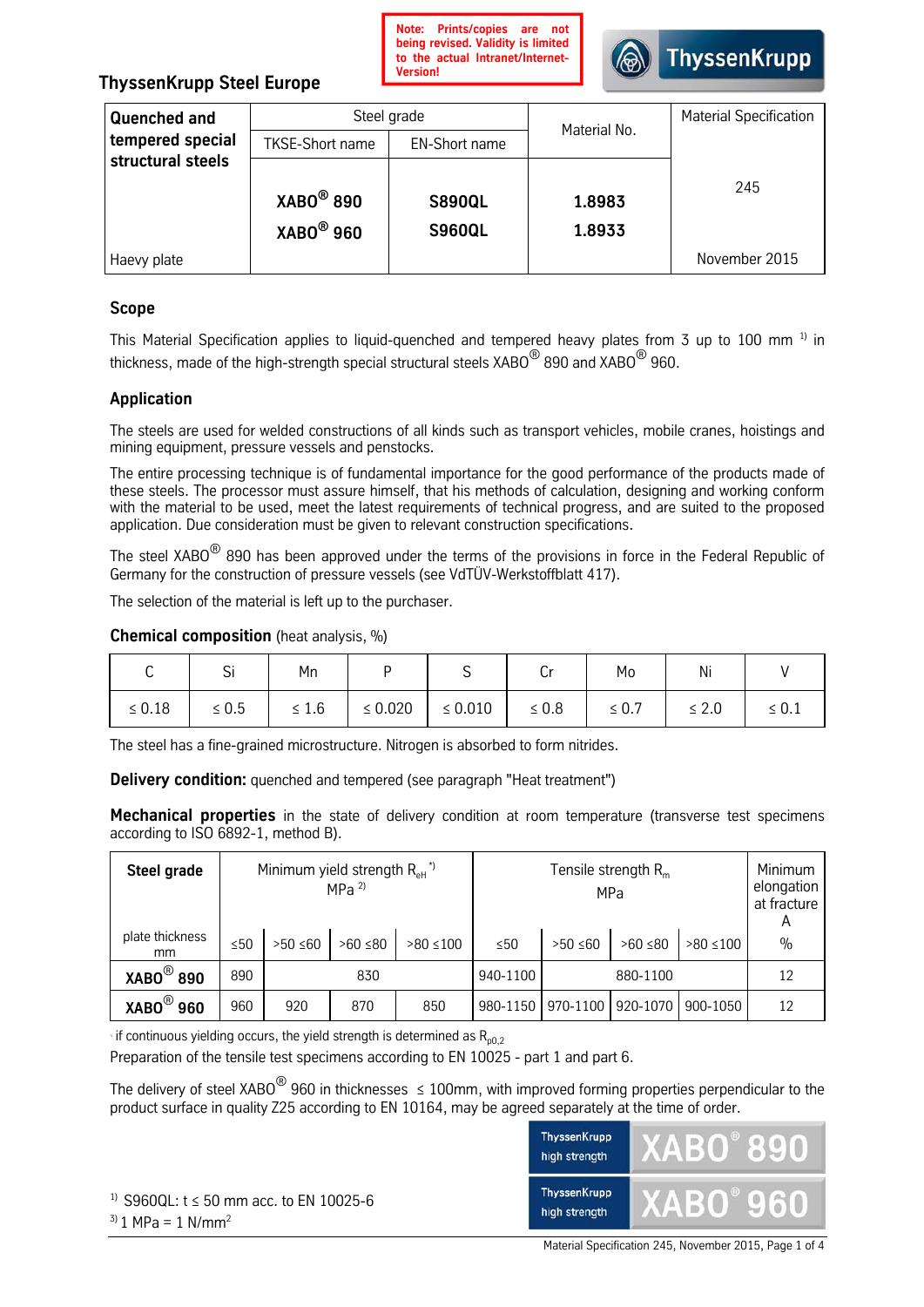**Impact energy** in the state of delivery condition (Charpy V-impact test according to ISO 148-1).

| Steel grade  | Specimen direction | Impact energy KV in J at a test temperature of |          |         |  |
|--------------|--------------------|------------------------------------------------|----------|---------|--|
|              |                    | 0 °C                                           | $-20 °C$ | - 40 °C |  |
| $XABO^@$ 890 | longitudinal       | 50                                             | 40       | 30      |  |
| $XABO^@$ 960 | transverse         | 35                                             | 30       | 27      |  |

For the steel XABO<sup>®</sup> 890 impact energy values at -60 °C may be agreed upon.

The values stated for the impact energy are minimum values obtained as the average of 3 specimens, no single value being less than 70 % of the values stated in the table. For plate thicknesses < 40 mm the specimens are taken near the surface and  $\geq 40$  mm they are taken at a distance of  $\frac{1}{4}$  of the plate thickness. For thicknesses < 10 mm the impact energy value is reduced proportionally to the specimen width (product thickness).

According to EN 10025 -1 impact tests are not required for nominal thickness < 6 mm.

#### **Number of tests**

Unless otherwise agreed upon in the order, the tests listed below performed during inspection:

- 1 tensile test 1 test specimen per 40 t from each heat\*
- 1 notched-bar impact test 1 set specimens per 40 t from each heat\* (3 specimens) at a specified test temperature and specimen direction. If no mention is made in the order, the impact energy will be determined at the lowest temperature in the table above on longitudinal specimens respectively to the steel grade ordered.

 $*$  as referenced in EN 10025 - 6.

#### **General processing information**

For those who process these steels for the first time, it is recommended to consult the steel supplier to take advantage of the experiences gathered so far.

The general information stated below can only cover a few of the important points. The information outlined in STAHL-EISEN-Werkstoffblatt 088 (weldable fine grain structural steels, processing directives especially for welding) applies equally to these steels.

Recommendations for welding are also given in EN 1011 part 1 and part 2 - Welding, Recommendation for welding of metallic materials -.

#### **Cold forming**

The steels are generally processed cold, i. e. at temperatures below the highest permissible stress-relieving temperature.

After severe cold forming operations it is normally sufficient if a stress relieving treatment is carried out in order to reduce the effects of cold forming and to improve the toughness which has been impaired due to the cold forming. This only is done in cases, where the inspection specifications or other regulations do not stipulate a repeated heat treatment after cold forming corresponding to the heat treatment that has been carried out at the time of delivery. It is to be noted that a stress relieving heat treatment does not completely rectify the effects of cold forming.



Material Specification 245, November 2015, Page 2 of 4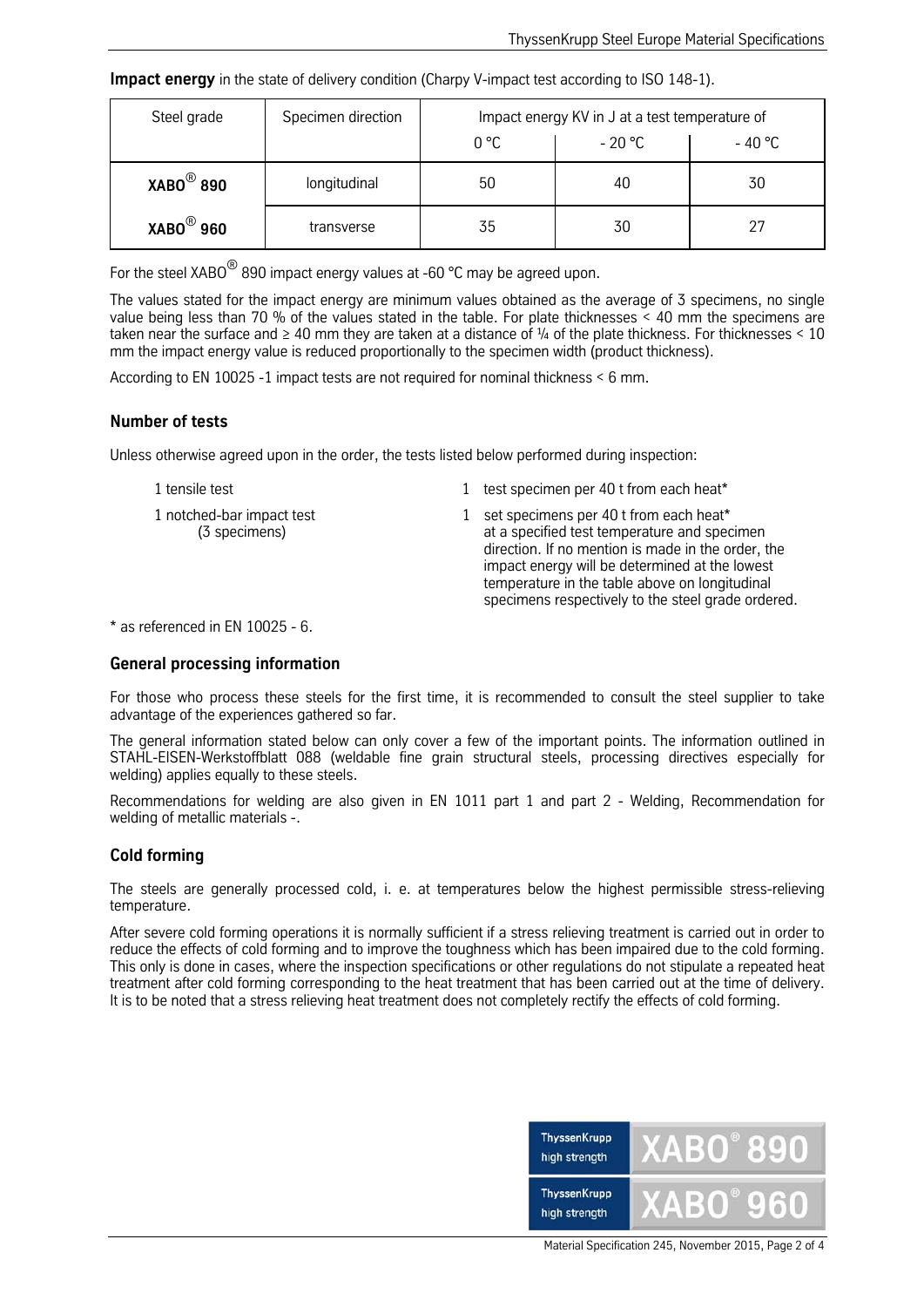## **Hot forming**

Hot forming, i. e. processing at temperatures above the maximum allowed stress relieving temperature, basically is possible. Such an operation, however, will remove the original heat treatment effect. Therefore, after hot forming it is necessary to perform a heat treatment equivalent to that of the state of delivery condition.

#### **Heat treatment**

In general the steels obtain their mechanical properties through austenitization followed by conventional quenching and tempering. Direct quenching after hot-rolling followed by tempering is considered equivalent to conventional quenching and tempering according to EN 10025-6. The heat treatment is governed by the chemical composition and the thickness of the material. Information on this can be obtained from the manufacturer.

## **Thermal cutting**

Under suitable conditions flame cutting is possible without any difficulty. The processing conditions correspond to unalloyed or alloyed steels. The surface condition of the plates exerts a substantial influence on the flame cutting parameters and the attainable quality of the cut edge. In cases where a higher quality for the flame cut surface is required, then it is recommended to clean the upper and lower sides of the cutting edge. In that case rust, scale and other kinds of dirt must be removed.

In order to avoid cold cracking, for plate thicknesses > 20 mm it is recommended to preheat a zone of around 100 mm wide to about 150 °C before flame cutting.

For workpiece temperatures below 5 °C and also if the flame cut edges are to undergo cold forming in the course of further processing it is advisable to preheat the material to about 150 °C before flame cutting.

## **Welding**

If due consideration is given to the general rules for welding, these steels are weldable both manually and automatically. The manual arc welding and the gas shielded arc welding procedures are preferably used. Depending on plate thickness, hydrogen content of the weld metal and heat input the welding may be carried out under preheating. The recommendations of the STAHL-EISEN-Werkstoffblatt 088 should be followed. The working temperature should not go beyond 250 °C.

A prerequisite to obtain the same mechanical properties in the weld compared to the base material is the application of suitable welding consumables and the choice of appropriate welding conditions. To prevent cold cracking in the welded joints only welding consumables giving welds of very low hydrogen content should be used. A high cooling rate in the weld region should be avoided. Detailed information is given in our recommendations for welding and our processing brochures.

To ensure, that the steel properties are not impaired to an inadmissible extent by thermal cycles during welding, an upper limit for the heat input has to be fixed. The heat input for welding is governed by the welding process, the plate thickness, the preheating temperature, the form of the welding seam and the requirements imposed on the construction.

In consideration of the desired mechanical properties at the welded joints, post weld heat treatments are not required. If stress-relieving is prescribed in construction regulations or if it is required for reasons of design, it should be performed at a temperature ranging from 530 - 560 °C.



Material Specification 245, November 2015, Page 3 of 4